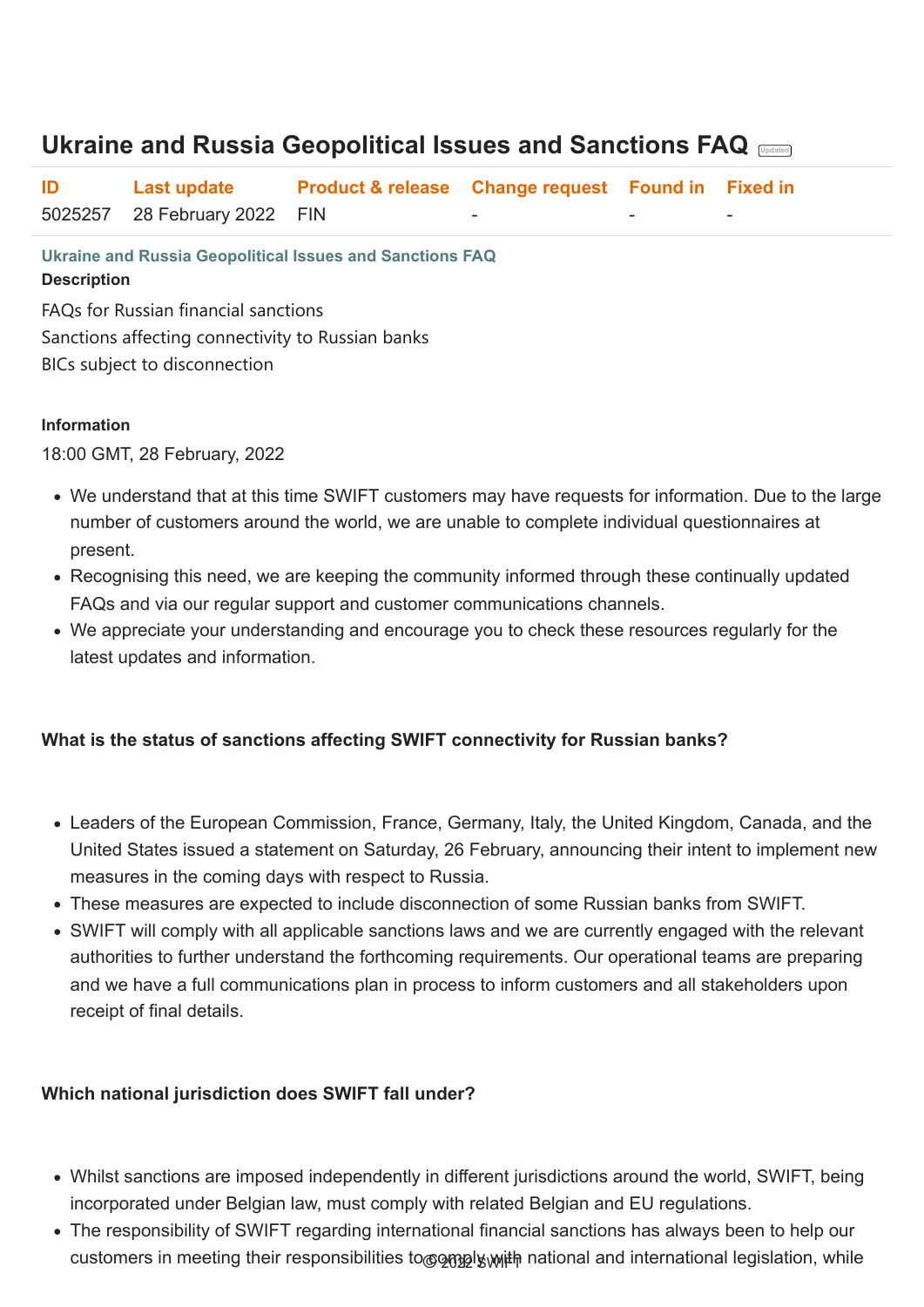supporting the resilience and integrity of the global financial system as a global and neutral service provider.

### **When will disconnection take place?**

- Disconnection will take place after SWIFT has received a legal instruction from the relevant authorities.
- Once authorities have published the specific entities that have been sanctioned with the legal instruction to proceed, we will activate the disconnection process.
- We will notify customers when that process starts and as it is implemented via the methods outlined below.

# **What are the steps for a disconnection?**

- Once the sanctions package has been published and the legal verifications have been completed to ensure we have identified all affected entities, our communication plan will be launched.
- In the first instance, a pre-notification will go out to key stakeholders confirming SWIFT's intention to comply with applicable sanctions and initiate the disconnection process.
- Subsequently, the affected entities and related Service Bureau will be notified of the disconnection.
- SWIFT will then initiate the disconnection through our standard provisioning process at the time specified in the notification.
- Once completed, a broadcast will be sent to the community informing them of the disconnection.

• In line with SWIFT policies, all messages still in queue at the time of disconnection/suspension/deactivation would automatically be aborted, and no subsequent retrieval

### **How will I know which BICs have been subject to disconnection?**

- Once the impacted BICS have been disconnected, a broadcast message will be sent to all FIN users to inform them.
- Deactivated sanctioned BICs are removed from the online directories and will get the updated status "D" (Deleted) in the other directories as of the next monthly update.
- We continuously monitor ongoing developments and if there is any change to the status of sanctioned BICs we will advise by broadcast.

#### **What happens if I have messages in flight at the time of disconnection?**

© 2022 SWIFT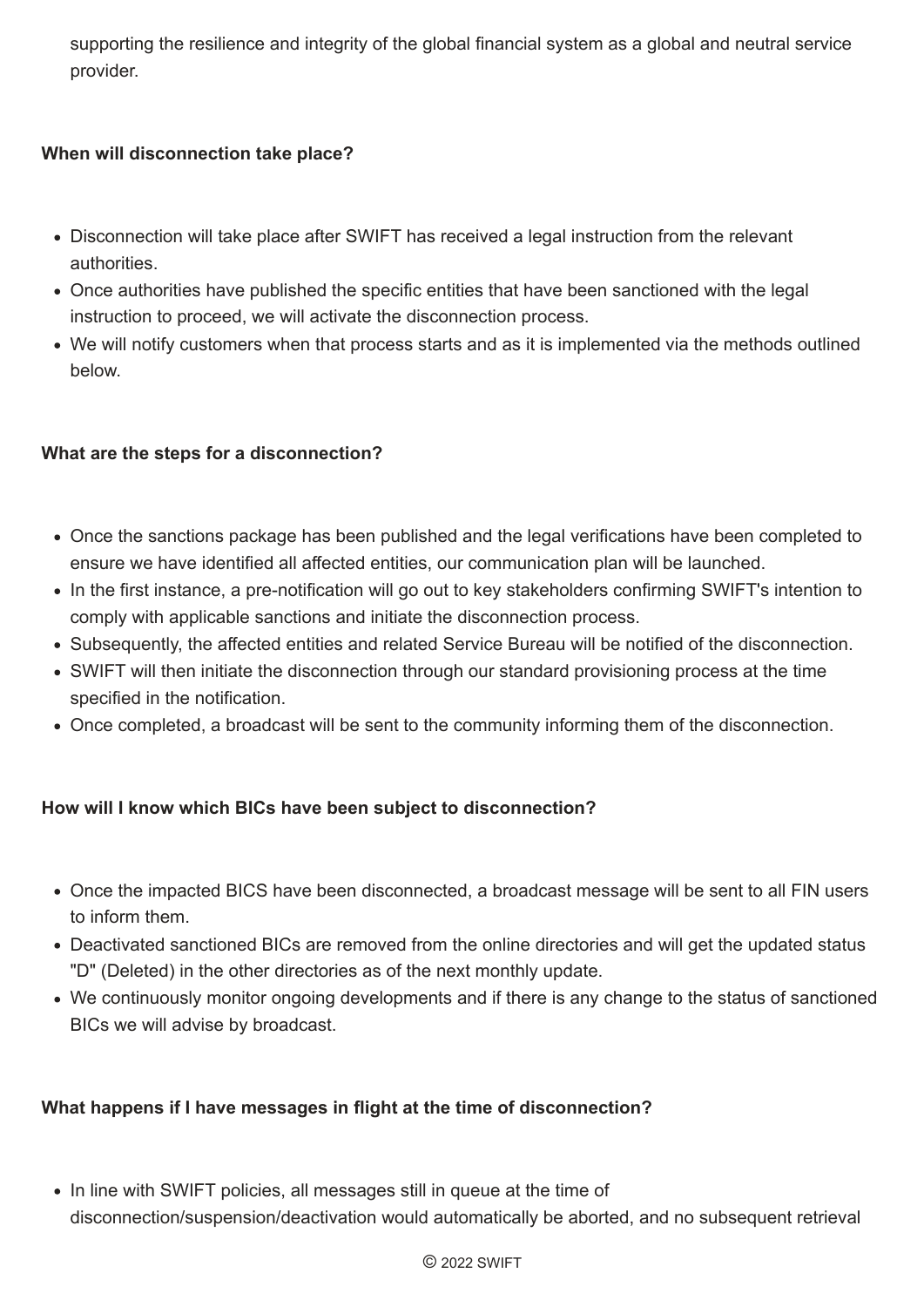would be possible. In such cases, the "new" status of deactivated BICs is shown as "obsolete" in the free BIC search on swift.com main page as of the deactivation date.

#### **How do I prevent my back office system sending messages to the deactivated BICs?**

You should both revoke and reject the RMA authorizations with the deactivated BICs. This will prevent your CBT from sending authenticated messages. You can also remove the deactivated BICs from the correspondent file of your CBT to force your CBT to reject messages to these BICs before they are sent to the SWIFT network.

#### **What will happen to a message I send to a deactivated bank?**

• The message will be marked with error code H50

### **What will happen to a file I send over SWIFTNet to a deactivated bank?**

The file will be rejected with a CUG error.

**What will happen to a message in which I use the BIC of a deactivated bank in the body of the message text?**

• The message will be NAKed with error code T28

**How can I identify messages NAKed due to imposed sanctions?**

- NAKs will work as usual, they arrive on your SWIFT interface as per normal practice.
- In addition, SWIFT will send you an MT066 Solicited Undelivered Message Report in reply to your MT046 Undelivered Message Report Request. You can specify in your request if you want the MT066 reply to give you all undelivered messages at report time or all undelivered messages for more than nn hours (nn = range between 1 and 24 hours). In the reply MT066 you can find the message status in field 341.

#### **Will the deactivation of these banks be permanent? Will other banks be added and/or removed** © 2022 SWIFT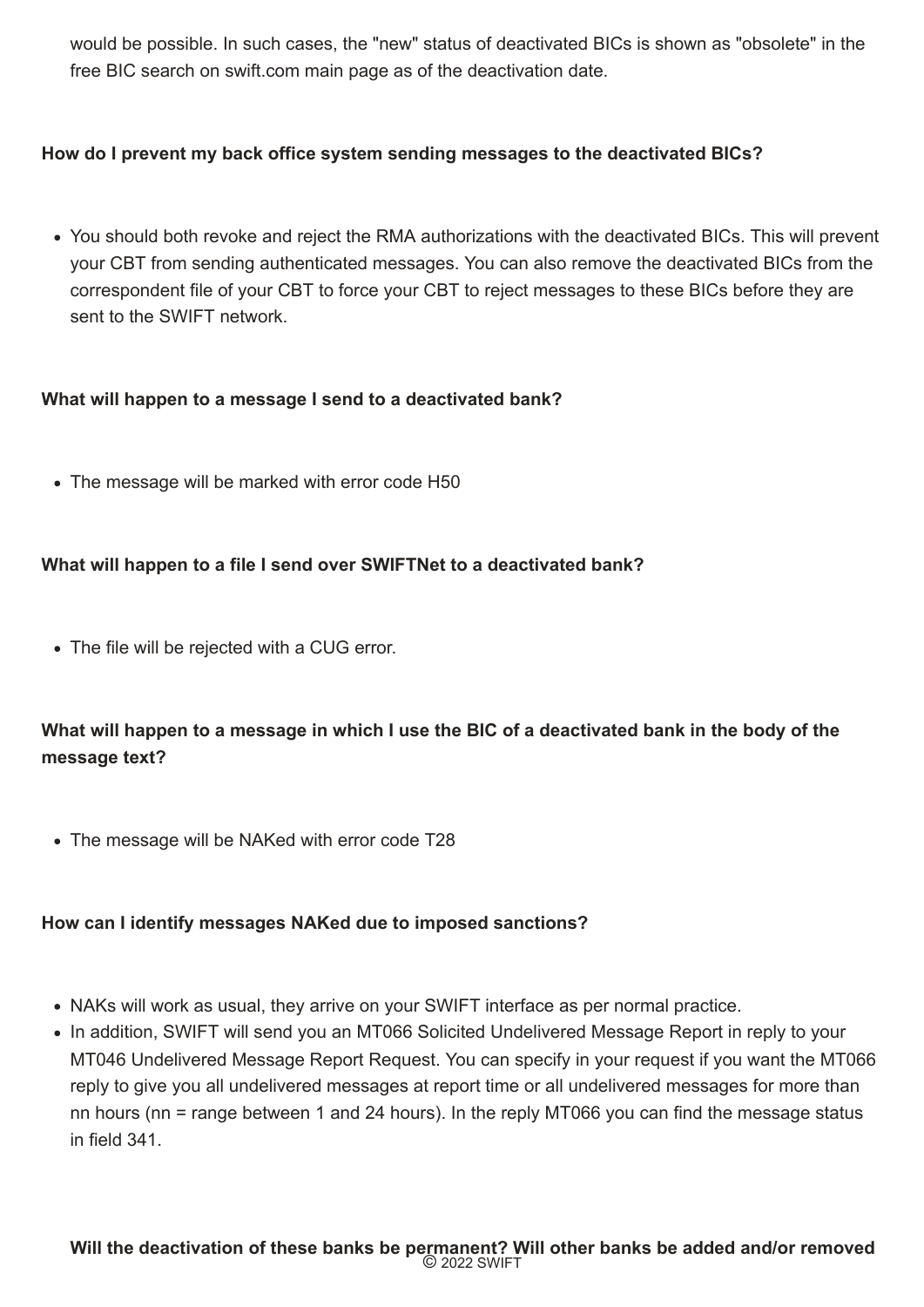We continuously monitor regulatory developments relevant to SWIFT's operations. As per standard process, we will advise on any further adjustments via a broadcast message.

#### **If the banks are reinstated on SWIFT, what will I have to do to communicate with them again?**

You will have to reintroduce the BICs in the correspondent file of your CBT and you will have to reinitiate any revoked RMA authorization.

# **Will correspondent banks that have sent messages to these banks in the past be able to put in a request to SWIFT to retrieve these messages?**

- Correspondent banks (sending or receiving customers) can put in a request to SWIFT to retrieve message data in accordance with the SWIFT Data Retrieval Policy. As per this policy, they can either: i) request retrieval when this possibility is offered as part of the SWIFT services and products, as is documented in the relevant service description; or ii) request mass retrievals of their message data in an emergency or other exceptional circumstance.
- For the sake of clarity, upon deactivation, deactivated customers can no longer request nor authorise retrieval of their messages.

# **In the event a bank is disconnected from the network, what is the impact on their contracts for the various products and services provided by SWIFT?**

• If a bank is disconnected from the SWIFT network, all its underlying contracts are terminated.

### **In the event a bank is subjected to US technology-related sanctions, what is the impact on SWIFT**

#### **products and services, such as tokens?**

A bank designated SDN (by US OFAC) will not trigger blocking export /re-export of US technology. However, if the bank is designated under US Export control restrictions, then any new shipment of tokens would be blocked. They would still be allowed to use tokens previously acquired.

#### **What cyber security measures does SWIFT currently have in place?**

• All SWIFT services are operating as normal. © 2022 SWIFT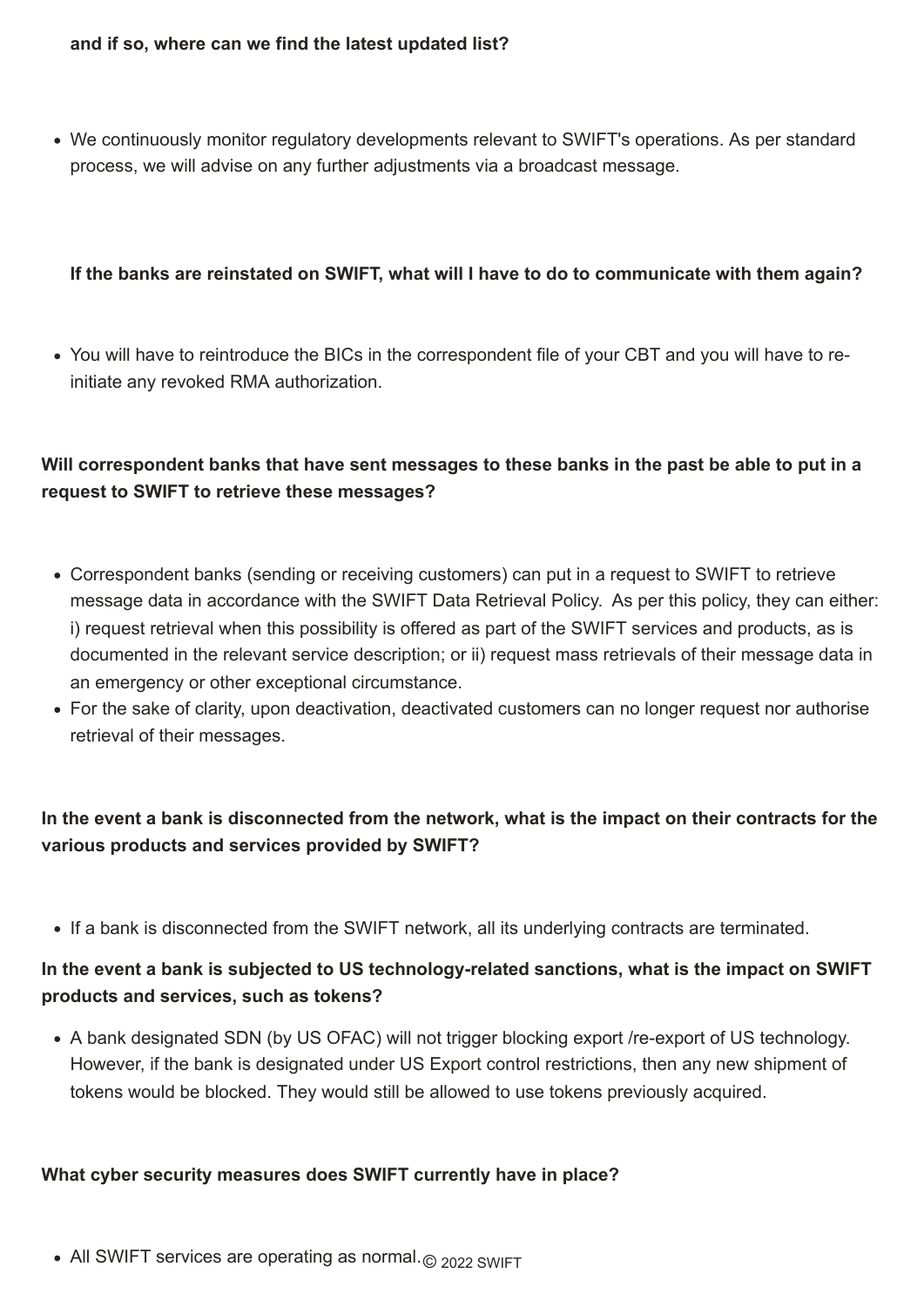- SWIFT takes security very seriously and we have a strong control environment in place for physical and cyber security.
- Building on the strong physical and cyber security control environment already in place as part of the baseline threat level at SWIFT, we continuously monitor the threat landscape, which may result in increasing or decreasing our physical and/or cyber threat level.
- Raising the threat level results in additional prevention/detection/response and/or recovery measures. These would typically include increased resourcing focused on intelligence gathering, network scanning, dedicated threat hunting and monitoring for known Indicators of Compromise (IoC) and Tactics, Techniques and Procedures (TTP).
- SWIFT also has relationships with key industry cyber security organizations, including the Financial Services Information Sharing and Analysis Center (FS-ISAC).

- Yes, SWIFT has a wide range of services to help customers meet their responsibilities to comply with national and international legislation, while supporting the resilience and integrity of the global financial system as a global and neutral service provider.
- We offer a range of screening solutions that can be implemented quickly, according to our customers' own risk appetites. The Transaction Screening Service is used by approximately 1,000 institutions to screen SWIFT traffic against the latest sanctions lists, whilst our Payment Controls solution screens transactions as they go over the SWIFT network to help institutions identify anomalies in their traffic, which might indicate a cyber risk or fraud.
- You can find out more about these services [here.](https://www.swift.com/our-solutions/compliance-and-shared-services/financial-crime-compliance/sanctions-solutions)
- There are also a host of resources available on the **SWIFT** knowledge centre to support you with your

### **What business continuity measures does SWIFT have in place?**

- All SWIFT services are operating as normal.
- As part of our normal business continuity preparedness, SWIFT has robust plans in place for all our critical services with the ability to continue normal operations in a crisis situation. We remain ready to activate these plans if necessary.

# **Can SWIFT help me to comply with sanctions?**

sanctions screening requirements, including links to Publications, Knowledge Based Articles, How To Videos, SWIFTSmart courses, and other related products (e.g. Name Screening, Sanctions List Distribution, Transaction Screening).

# **How quickly will SWIFT be updating in sanctions lists within the Transaction Screening Service (TSS) and Sanctions Screening Service (SSS) products?**